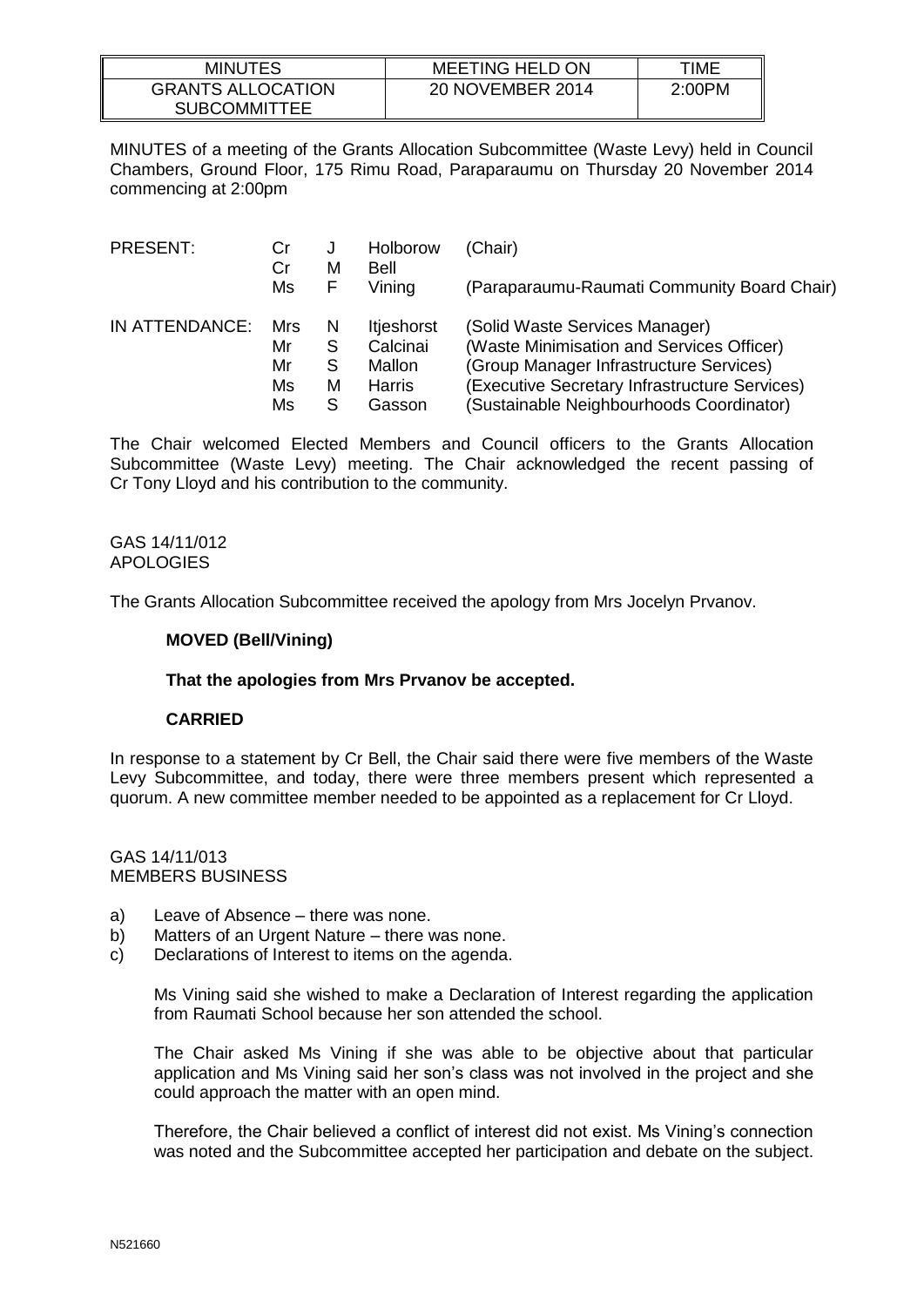| <b>MINUTES</b>                                  | <b>MEETING HELD ON</b> | TIME   |
|-------------------------------------------------|------------------------|--------|
| <b>GRANTS ALLOCATION</b><br><b>SUBCOMMITTEE</b> | 20 NOVEMBER 2014       | 2:00PM |

### GAS 14/11/014

RECOMMENDATIONS ON WASTE LEVY GRANT APPLICATIONS (IS-14-1362)

Waste Minimisation and Services Officer, Simon Calcinai, spoke to the report IS-14-1362. Category 3 was over-subscribed for the first time. Mr Calcinai read through each of the applications as follows:

### Category 3 applications:

1 **He Iti Nā Mōtai (HINM)** has applied for \$823.87 to purchase a worm farm and worms, and to subsidise the purchase of 100 reusable lunchboxes.

*There were no questions.*

2 **Ocean Square Greener Neighbourhood Group** has applied for \$3,396 to purchase a bicycle trailer and to run a public place recycling trial in Paekākāriki.

The project could potentially have waste minimisation applications but it was unclear how the bicycle would directly contribute to significant waste minimisation by itself – recommended not to fund this part of the application.

The public place recycling trial presented a few operational issues. It was proposed to take the public place recycling trial out of the fund and use existing waste minimisation/education budgets to fund the trial in conjunction with the group and also other stakeholders.

i. Ms Vining said she was keen to see how this case study progressed, and asked where the recycling would be deposited.

*It is likely that a private collecter – such as Envirowaste or Waste Management – would be contracted to collect the recyclables. Handling/operational issues would be discussed with the Group and Council operations staff in the New Year.* 

ii. Cr Holborow questioned the use of a bicycle and trailer with signage on the back, and how that would impact/contribute to recycling.

*The visual impact would promote an awareness/education perspective, and the trailer was intended to transport recycling material.* 

3 **Organic Wealth in partnership with the Asert Tatou Development Trust (Te Rito Gardens, Porirua)** has applied for \$3,966 to deliver 'Zam! Healthy kids, Healthy Soil' performances, provide organic waste recycling consultation, and install composting units at ten ECEs (Early Childhood Education Centres) in Kāpiti.

It was proposed to use existing waste minimisation/education budgets to fund this project as a trial. Cr Bell said he was happy with the trial but if funding was continued it might be challenged by other organisations. However, Cr Bell supported approval of this application under this fund.

*In response to questions, feedback would be sought from the users.*

4 **Otaihanga Greener Neighbourhood Group** applied for \$3,000 to purchase a range of organic waste recycling systems and run a series of workshops. The workshops would inform each household's choice of equipment.

In response to questions, Mr Calcinai advised that previous successful applicants had run similar exercises, eg. Rainbow Court Greenest Street Group.

5 **Ōtaki College** has applied for \$2,600 to purchase a Hansa C7 mulcher.

Ms Vining asked if the College was transporting all green waste to the landfill, and also asked if funding had previously been sought for a mulcher.

Cr Bell asked if the College had a coal-fired boiler.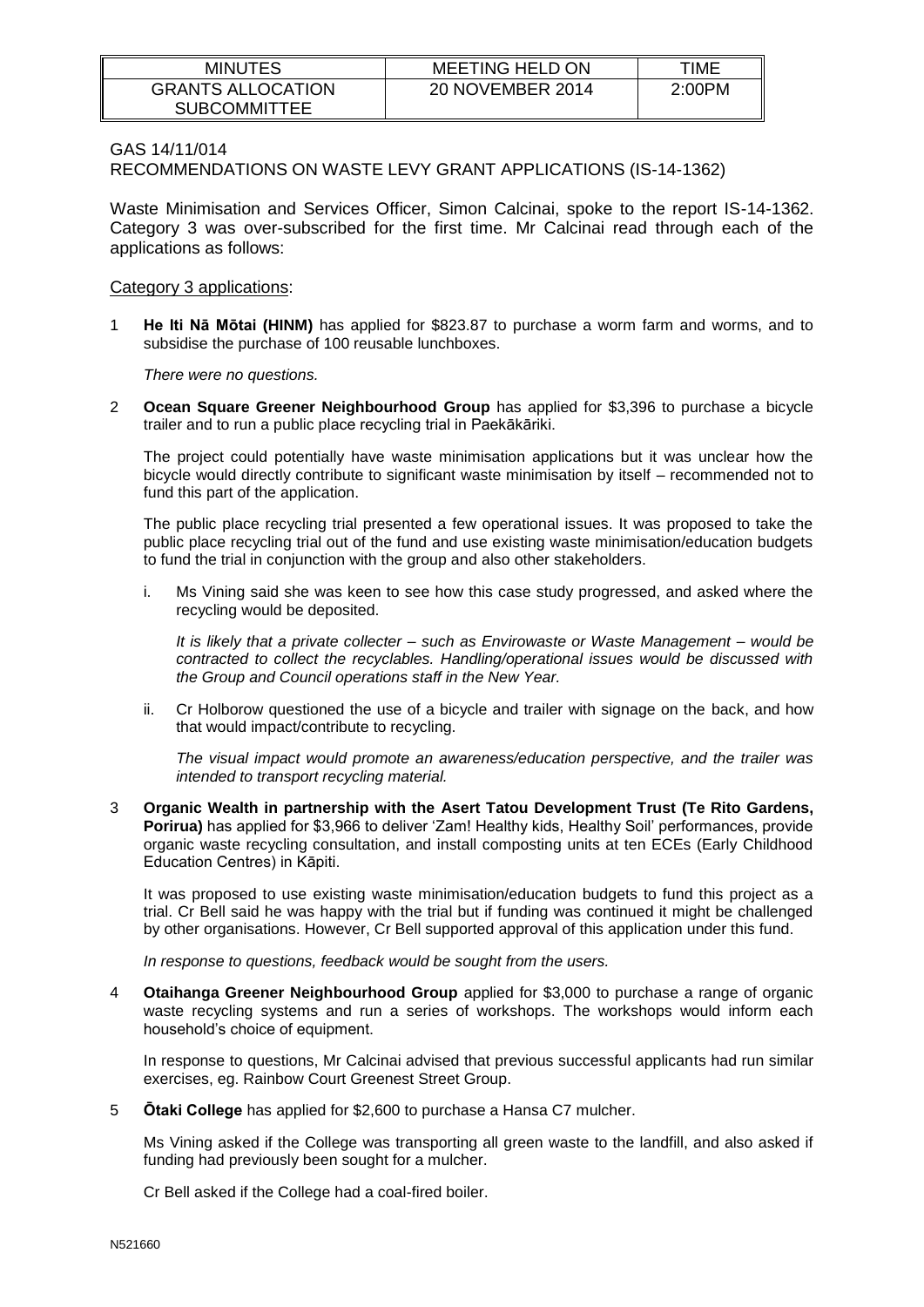| <b>MINUTES</b>                                  | <b>MEETING HELD ON</b> | TIME   |
|-------------------------------------------------|------------------------|--------|
| <b>GRANTS ALLOCATION</b><br><b>SUBCOMMITTEE</b> | 20 NOVEMBER 2014       | 2:00PM |

In response to questions, Mr Calcinai said the College advised they were stockpiling green-waste and had not been sending it to the landfill. Community mulchers were available for schools to hire in Kāpiti. The cost of hiring a community mulcher was approximately \$20-\$30 per day.

*Declined: Otaki College could hire the community mulcher.*

6 **Ōtaki College** has applied for \$830.43 to purchase three pre-made macrocarpa compost bins (\$235 + P&P per unit) and material to create a drop-off zone for organic waste to be stored (\$43.48).

Also questioned the costings of the bins noted in the paper. Ms Vining asked that future funding requests have a breakdown of all costs.

In response to questions, Mr Calcinai advised different systems worked for different situations – depending on the user's requirements and capabilities. A breakdown of costs was given.

7 **Paekākāriki School Gardening Club** has applied for \$765.22 to purchase materials and pay a builder to design and construct three worm farm baths with rodent-proof housing.

In response to questions: Ms Itjeshorst advised the application forms were GST exclusive. Mr Calcinai said they looked at the project costs and different schools had different skill sets. Paekākāriki required a builder as the children were primary aged, whereas Ōtaki were college aged students who could do the work themselves. A builder was needed to build the fitted bath lids because of the difficulty of doing curved edging with a lip to make the baths rodent proof.

8 **Paraparaumu Beach School** has applied for \$853.05 to purchase three pre-made macrocarpa compost bins (\$235 + P&P per unit), food waste buckets (\$48.70) and signage (\$17.39).

No questions received.

9 **Parkwood Lodge** has applied for \$8,266 to purchase and install four hand driers to be located within Parkwood Retirement Village.

Ms Vining asked what the savings would be for paper towels.

Cr Bell asked how controls around the use of hand driers and paper towels could be implemented.

In response to questions, Mr Calcinai did not have the cost saving information. This would be a trial which would provide the cost saving information. The hand driers would be located in the four high use locations ie. mainly in food preparation areas.

Ms Vining had a major concern with the hand driers because of the issue around hands becoming very dry with constant use. Ms Vining said she would not support the hand driers without further information.

Cr Holborow suggested installing just one hand drier for a trial.

*Declined. Further information required – reapply next year.*

10 **Raumati Beach School** has applied for \$1,880 to purchase four worm farms and worms.

No questions received.

11 **Tilly/Tarawera Precinct Greener Neighbourhood Group** has applied for \$2,150 to run a public workshop on constructing 'combination compost bin/worm farm/recycling pallet palaces' and purchase materials to construct twelve such units.

Ms Vining queried why the group were not using pallets as part of a recycling programme and would prefer the workshop demonstrate how to make a pallet compost/worm farm, as well as the macrocarpa version.

The Group would be asked to ensure this was done as part of the workshop.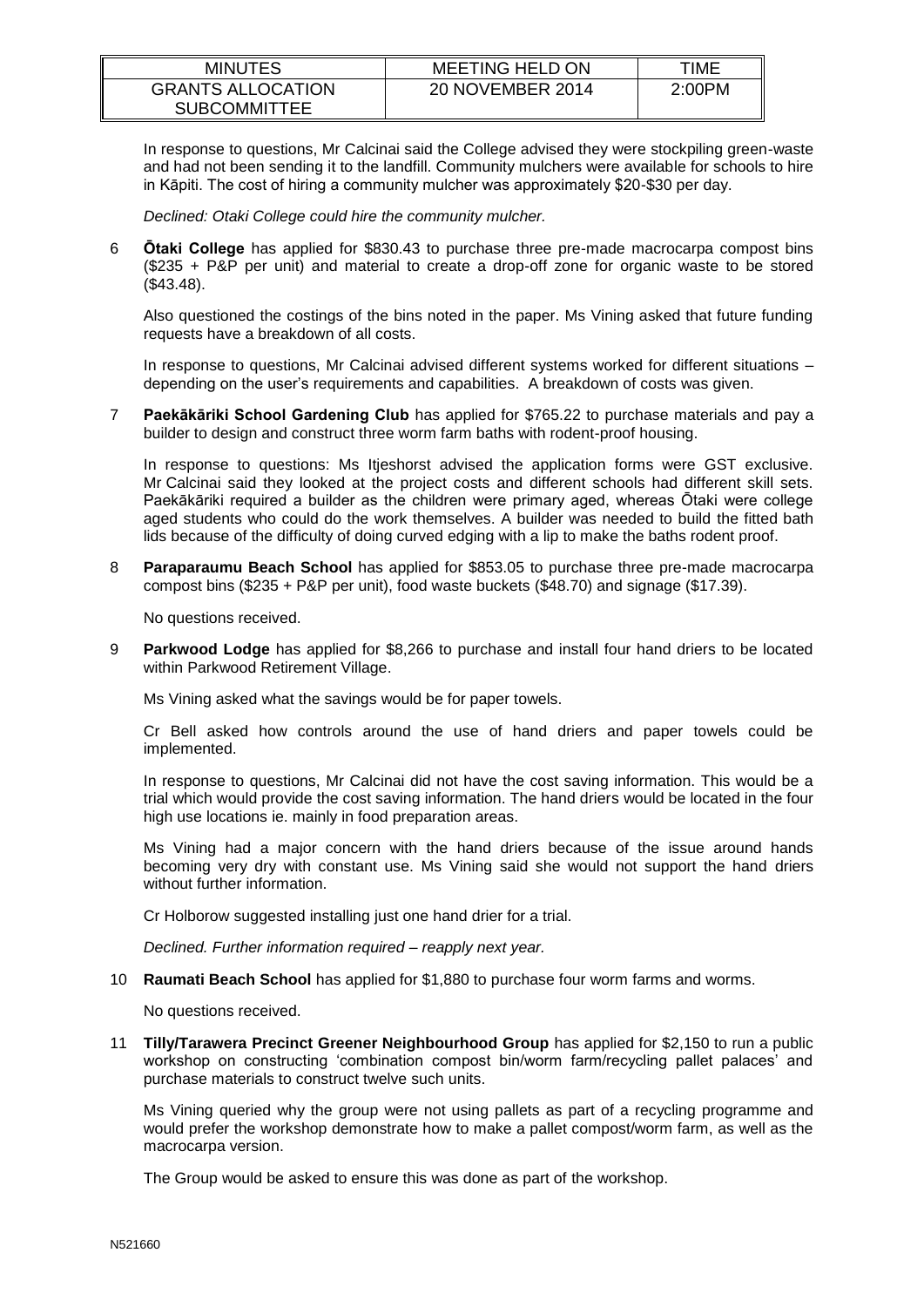| <b>MINUTES</b>                                  | <b>MEETING HELD ON</b> | ™E     |
|-------------------------------------------------|------------------------|--------|
| <b>GRANTS ALLOCATION</b><br><b>SUBCOMMITTEE</b> | 20 NOVEMBER 2014       | 2:00PM |

12 **Whakatupuranga Rua Mano (WRM) Charitable Trust** has applied for \$5,472 to purchase materials to expand Te Kura-ā-Iwi o Whakatupuranga Rua Mano's livestock housing capacity (to allow for increased diversion of food waste from surrounding institutions and businesses) etc.

In response to a question from Ms Vining regarding a breakdown of administration costs, Mr Calcinai said a maximum of \$500 was set down for administration costs.

Cr Bell did not support the application for this amount but would be prepared to support a smaller grant. Cr Bell said it was a great idea but should not be supported by public funding.

Ms Vining supported the grant as did Cr Holborow. Suggested: reduce labour cost to \$500; \$750 for promotional posters and the launch, and reduce administration costs.

*Agreed to support a grant of \$2,722.*

- 13 That the Grants Allocation Subcommittee invites Biobagga Ltd to develop its Expression of Interest into a full proposal for funding under Category 4B.
- 14 That the Grants Allocation Subcommittee invites Laybys New Zealand Limited to develop its Expression of Interest into a full proposal for funding under Category 4B.

## GAS 14/11/015 RECOMMENDATIONS ON WASTE LEVY GRANT ALLOCATION (IS-14-1362)

The Waste Minimisation and Services Officer, Simon Calcinai presented report (IS-14-1362).

## **MOVED (Bell/Vining)**

**43. That the Grants Allocation Subcommittee approves the list of funding as set out in paragraphs 15 to 26 of report IS-14-1362, and summarised in the following table:**

| <b>Applicant</b>                                                            | For                                                                                                                                                                    | Amount excl<br><b>GST</b> |
|-----------------------------------------------------------------------------|------------------------------------------------------------------------------------------------------------------------------------------------------------------------|---------------------------|
| He Iti Na Motai                                                             | Worm farm, worms and litterless lunchbox subsidy. The funding<br>is conditional on a follow up waste-audit being carried out to<br>assess the impact of the initiative | \$823.87                  |
| Ocean Square Greener<br>Neighbourhood Group                                 | Bicycle trailer and Paekākāriki public place recycling trial                                                                                                           | $$0.00*$                  |
| Organic Wealth/Asert<br><b>Tatou Development</b><br>Trust (Te Rito Gardens) | 'Zam!' performances, organic waste recycling consultation and<br>installation of compost bins at ten ECEs in Kāpiti                                                    | \$3,966.00                |
| Otaihanga Greener<br>Neighbourhood Group                                    | Household organic waste recycling project                                                                                                                              | \$3,000.00                |
| <b>Otaki College</b>                                                        | Hansa C7 mulcher                                                                                                                                                       | \$0.00                    |
| Otaki College                                                               | Three-bay composting set-up                                                                                                                                            | \$348.48                  |
| Paekākāriki School<br><b>Gardening Club</b>                                 | Three worm farms/baths and housing                                                                                                                                     | \$765.22                  |
| Paraparaumu Beach                                                           | Three-bay composting set-up                                                                                                                                            | \$371.09                  |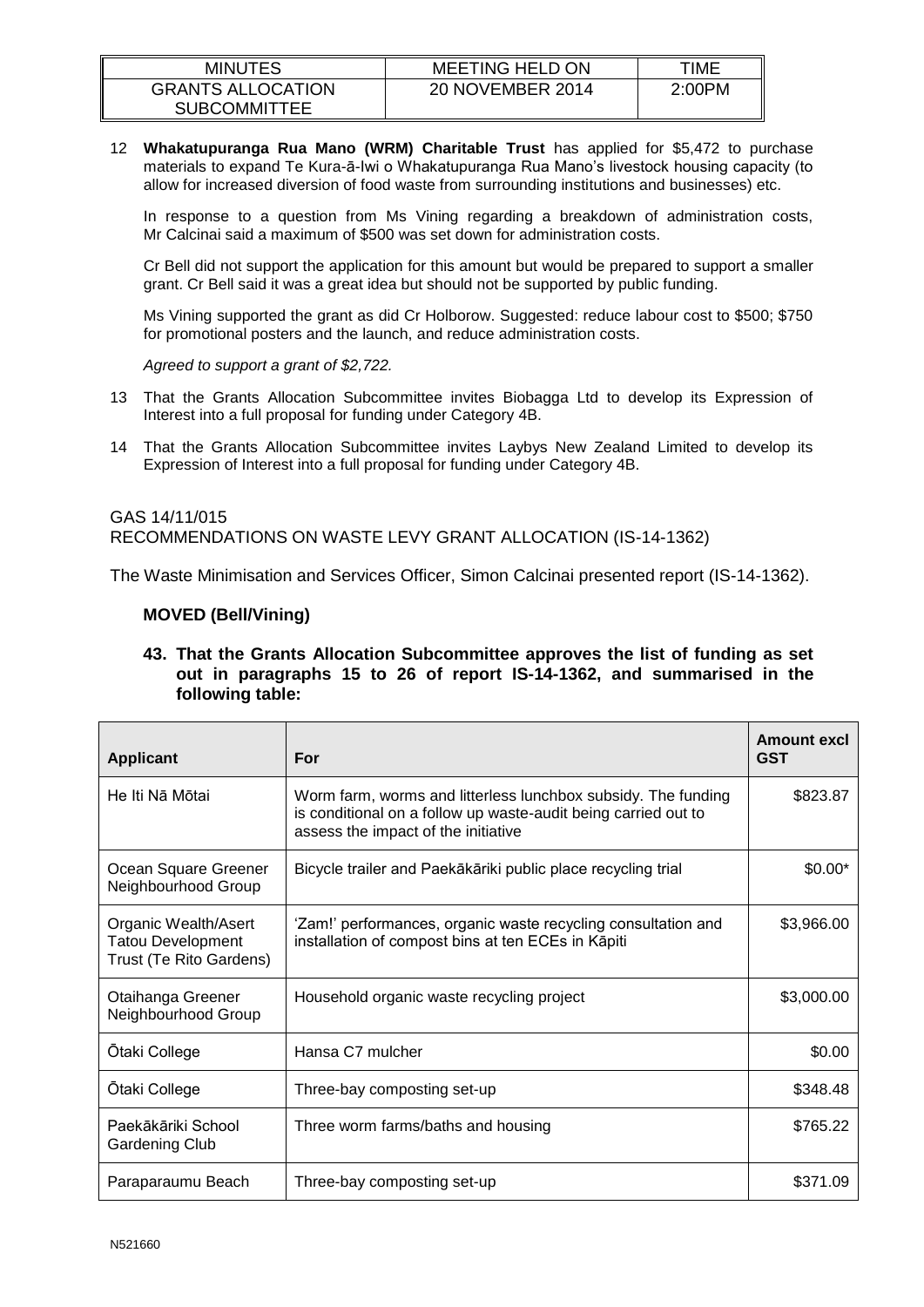| <b>MINUTES</b>                                  | <b>MEETING HELD ON</b> | TIME   |
|-------------------------------------------------|------------------------|--------|
| <b>GRANTS ALLOCATION</b><br><b>SUBCOMMITTEE</b> | 20 NOVEMBER 2014       | 2:00PM |

| <b>Applicant</b>                                               | For                                                                                                                                                                                                                                                                                    | Amount excl<br><b>GST</b> |
|----------------------------------------------------------------|----------------------------------------------------------------------------------------------------------------------------------------------------------------------------------------------------------------------------------------------------------------------------------------|---------------------------|
| School                                                         |                                                                                                                                                                                                                                                                                        |                           |
| Parkwood Lodge                                                 | Four hand driers and installation. The funding is conditional on<br>the applicant providing the Council with a case study report<br>including waste audit and cost data before and after installation                                                                                  | \$0.00                    |
| Raumati Beach School                                           | Four worm farms, worms and freight                                                                                                                                                                                                                                                     | \$1,880.00                |
| <b>Tilly/Tarawa Precinct</b><br>Greener Neighbourhood<br>Group | Twelve composting units and recycled pallet composting bin<br>workshop                                                                                                                                                                                                                 | \$2,150.00                |
| Whakatupuranga Rua<br>Mano Charitable Trust                    | Extension of existing waste management system using livestock,<br>anaerobic digester investigation, educational posters and<br>signage, event to celebrate launch of initiative. The funding is<br>conditional on the applicant complying with all relevant bylaws<br>and regulations. | \$2,722.00                |
| TOTAL                                                          |                                                                                                                                                                                                                                                                                        | \$16,026.66               |

\*An asterisk indicates projects to be funded or partly funded through alternative existing budgets

The Grants Allocation Subcommittee discussed the following recommendations and asked both competitors to provide more information, particularly around product marketability. Both companies should be advised they were up against another company in the same field, and funding was unlikely to be given to both.

# **MOVED (Bell/Holborow)**

- **44. That the Grants Allocation Subcommittee invites Biobagga Ltd to develop its Expression of Interest into a full proposal for funding under Category 4B.**
- **45. That the Grants Allocation Subcommittee invites Laybys New Zealand Ltd to develop its Expression of Interest into a full proposal for funding under Category 4B.**

# **CARRIED**

GAS 14/11/016 CONFIRMATION OF MINUTES

## **MOVED (Holborow/Bell)**

**That the minutes of the 18 September 2014 (Community Grants) be confirmed as a true and accurate record.**

# **CARRIED**